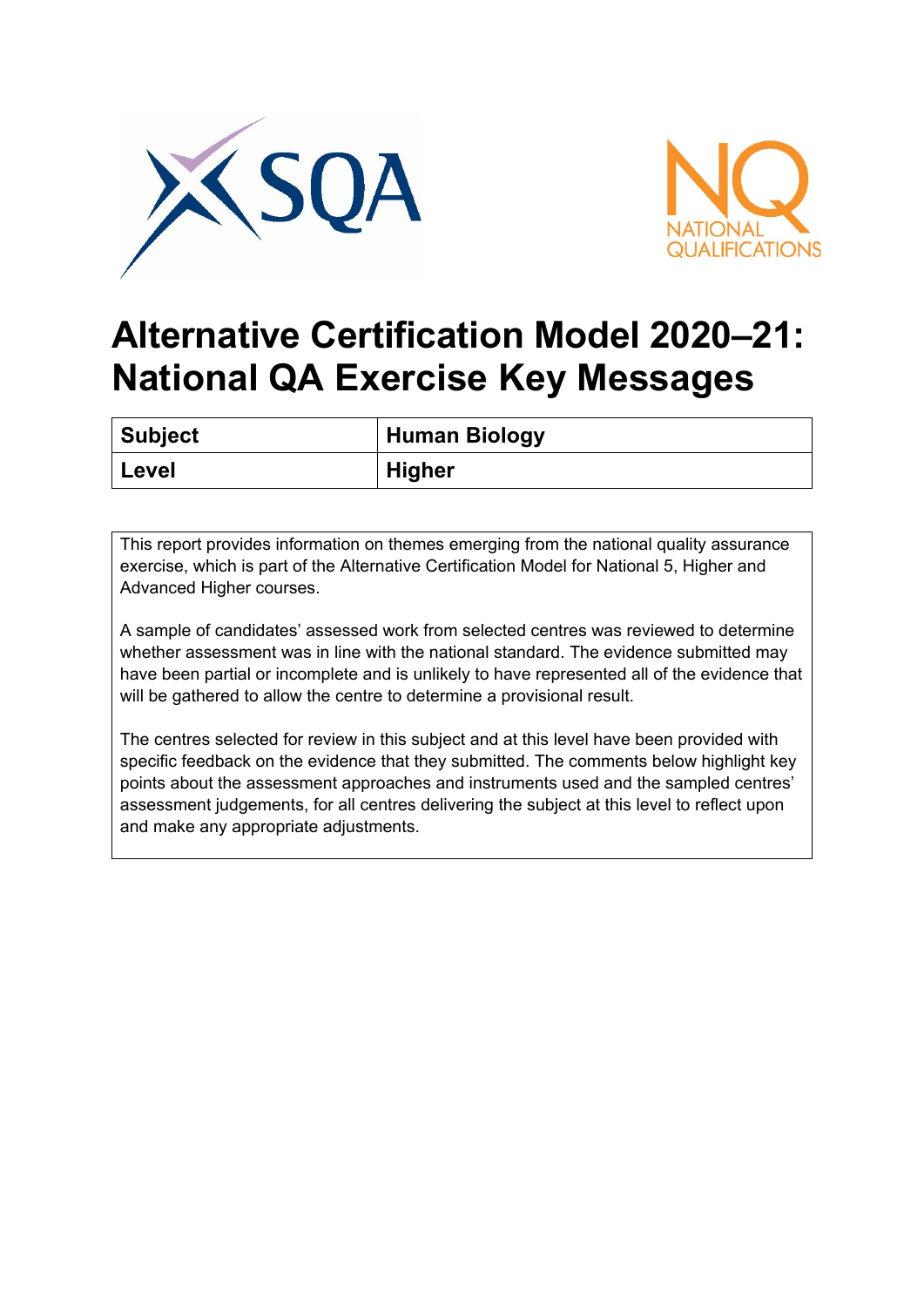## **Section 1: Comments on approach to assessment**

Most of the evidence submitted from centres was partial, with only one centre submitting complete evidence covering all areas in the Higher Human Biology Course Specification. Most centres indicated that the SQA 2020–21 paper would be used to determine candidates' provisional results. Some centres indicated that they would use the SQA 2020–21 paper with other assessments to help them form a holistic judgement to determine provisional results.

Centre-devised assessments mainly consisted of a mixture of SQA past paper questions and commercially produced questions. Some centres elected to use a commercially produced paper in its entirety. Many centres showed good practice in amending and modifying the associated marking instructions in line with national standards. Modifications were often clearly annotated following professional dialogue between colleagues within centres and local authorities.

Many centres documented the course coverage of their assessments and the balance of demonstrating knowledge, applying knowledge, skills and grade 'A' marks. However, many of these assessments did not fully meet with the criteria in the SQA question paper brief.

It is the responsibility of centres to ensure that any centre-devised or commercially produced papers meet the SQA question paper brief and are in line with the information in the current course specification. Centres should ensure that their assessments have the correct balance and level of demand, and that their cut-off scores are appropriate.

Many centres showed good practice in modifying marking instructions so that they matched current SQA practice. This is important because in older SQA past paper questions one mark was often awarded for two correct responses. Current practice is to award one mark for one distinct correct response. Centres should ensure that any older questions used only examine content from the current course specification. Centres should also make sure that marking instructions are in line with current marking practice, as shown in the SQA Understanding Standards materials.

In some evidence submitted there were issues with the marking instructions for the extended-response questions. They often contained too many points for the available marks, or the number of points was not the same between the two question choices. The number of points must be the same for the two extended-response question choices, for example 8 marks from 13 points.

Older past paper extended-response questions often have more answer options than is current practice. Some extended-response questions have too many marks awarded for one-word answers, rather than descriptions or expanded points. Centres should modify these if they use them.

Several centres indicated the cut-offs that they would use for each assessment. Good practice was evident where centres had taken account of the level of demand of the assessment(s) to determine appropriate cut-off scores.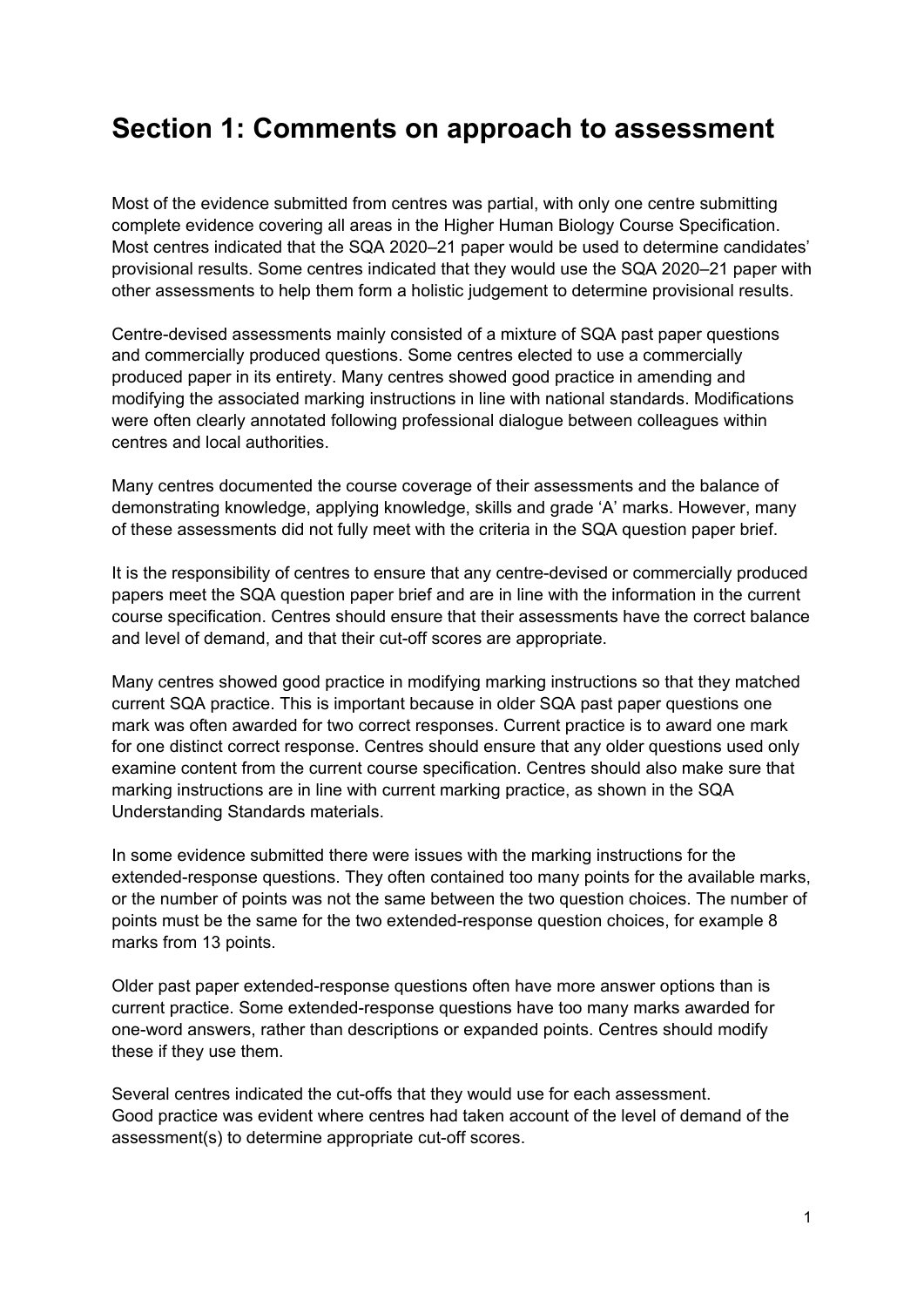Centres should note that SQA unit assessment support (UAS) packs can only be used to support provisional results at grade 'C' as they do not assess beyond grade 'C'. They cannot be used as the only evidence to determine a provisional result.

Most centres should be commended on the detailed and effective moderation procedures they undertook, which included standardisation of marking instructions, cross-marking and collaboration with colleagues in other centres and local authorities. Some centres provided moderation policy documents that clearly detailed the steps undertaken to sample, crossmark and moderate evidence. This is excellent practice.